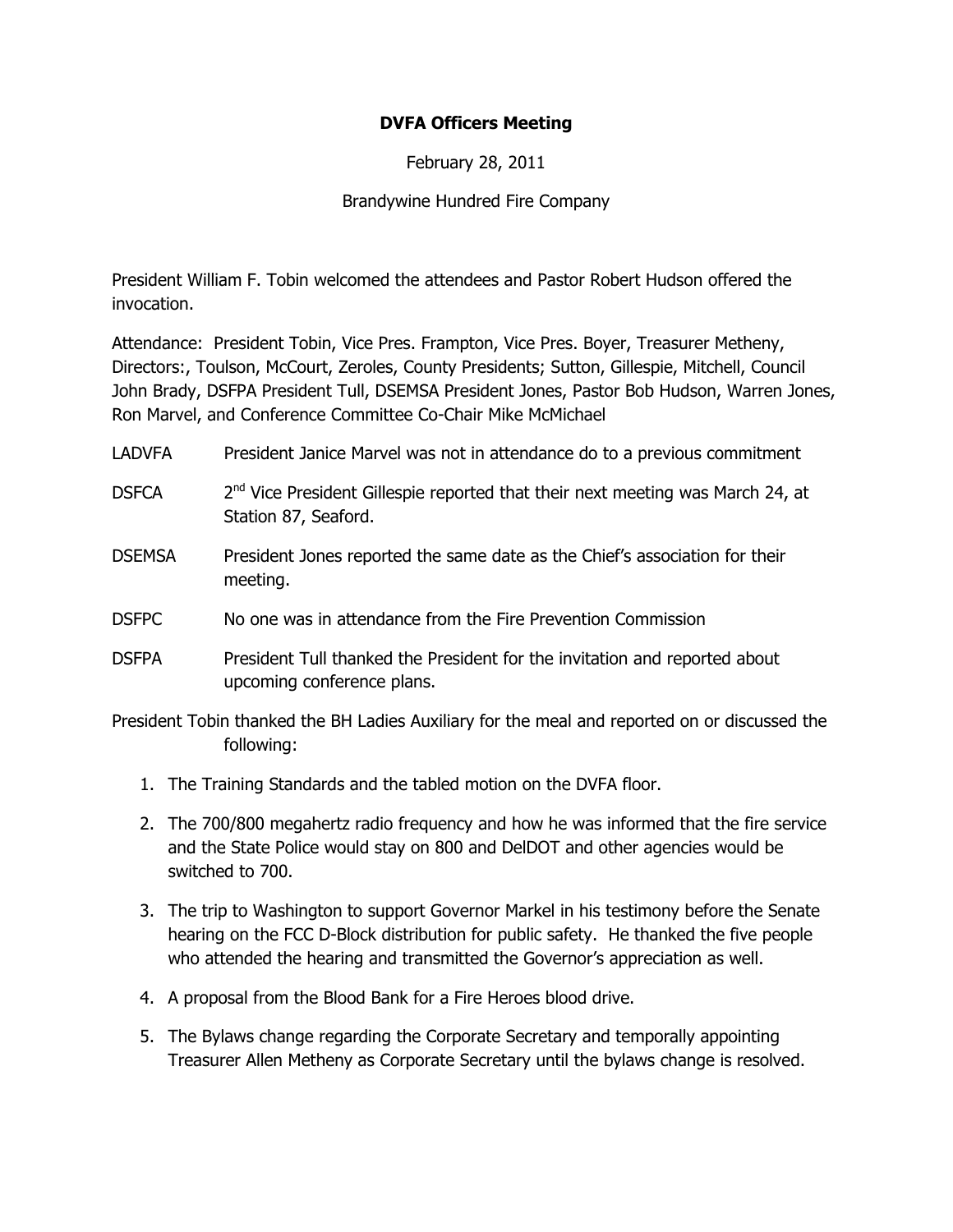- 6. A letter from the Sussex County Firefighter's Association supporting the Sussex County Fire Chief's Association in their letter to the commission.
- 7. The new shadow boxes for the Memorial Association Wreaths at the conference. The Conference Executive Committee approved the new shadow box wreaths.
- 8. CFSI dinner and sending invitations to Governor Markel, Governor Markel's Washington DC Representative, Melissa Weir and inviting the three elected DVFA Directors.

Motion Vice President Frampton, Second by Vice President Boyer to pay for the tickets for the three elected directors, Motion passed unanimously.

9. Discussed the DVFA Office in Dover. The office next to ours is becoming vacant and for \$105.00 additional per month, we could acquire this section. It would substantially increase the size of our current office and give us a place to hold director's meetings as well as other meetings. The additional cost would fit in our budget.

Motion by Vice President Frampton, Second Director McCourt to approve the office. Motion passed, unanimously.

1<sup>st</sup> Vice President Charles Frampton:

Appointed the 2011/12 Life Safety and Scholarship Committees.

2<sup>nd</sup> Vice President Charles Boyer:

No specific issues to discuss at this time but thanked everyone for their work and their support.

Conference Update: Co-Chair Mike McMichael

Seminar planning going well. Hot training will be as last year; Thursday and Friday. No show police is in effect for all events. Next meeting May 16, 2011.

Federal Issues and DVFA Foundation: Allen Metheny

Federal Issues are, Funding for SAFER and AFG, and support of D-Block

Foundation: Next meeting is this month.

Allen Metheny also discussed the following:

Resource Management and Asset Tracking and how the fire companies will need to record their equipment based on NIMS Categorization. More on that will follow as the requirements move along.

DEMSOC Meeting: DIMES is moving along. There were 49 companies not turning in their funding reports to DEMSOC.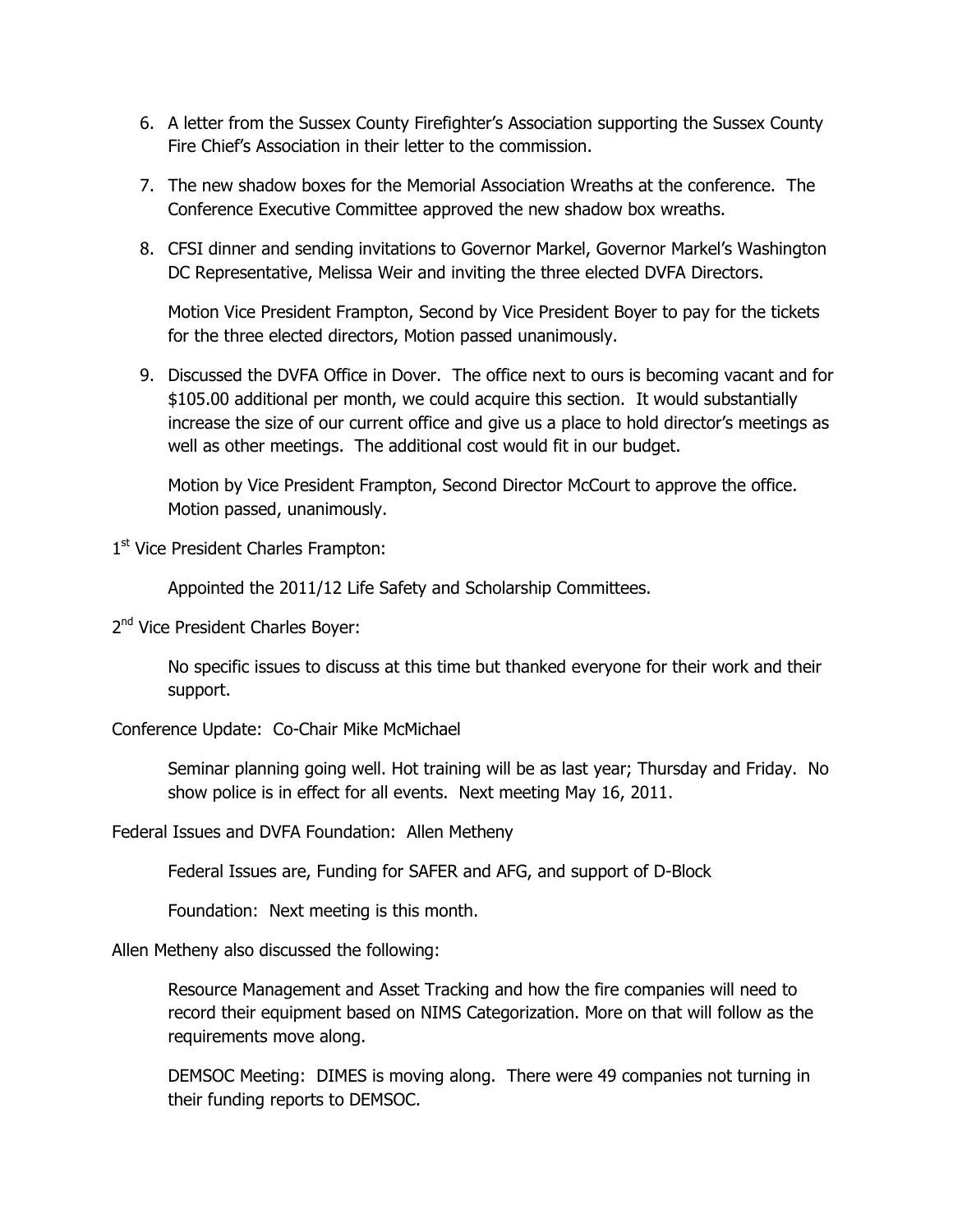Delegates and Alternates not receiving notification of Executive Meetings

New Ambulance Standards, particular concerning Federal Background checks for Ambulance Drivers.

Fire Corp: There will be a Fire Corp promotion seminar at the Fire School on May 22, 2011. This will be a 3 hours seminar.

## Warren Jones

Informed the members that he will officially start as Executive Secretary on March 1, 2011. He thanked everyone for their support and looked forward to the job and taking it to the next level.

Legislative issues: While the goal for this fiscal year is to maintain our funding at last year's levels. He requested permission to start having conversations with legislators for next year and beyond with these specific topics: Increasing Grant in Aid to FY09 levels, Increasing GIA for Aerial Apparatus and Rescue Trucks, looking into increasing the insurance health care tax, and asking the legislators help with retention of our members by giving some state perks to our membership, like free access to state parks, etc.

501c4: Discussed looking in to changing our tax status to 501c4. We need to be legal when we participate in some lobbing events.

Meeting with Chiefs and Presidents: Discussed his goal of meeting with every Fire Chief and President to discuss what the DVFA does, how we can serve the fire companies and how to improve communications, as well as talking about issues to promote the Delaware Fire Service. These meetings would not take place until after legislative agenda is progressing.

Centralized Purchasing: Discussed investigating a Centralized Purchasing system to lower the cost of items to the fire companies.

Communications: Discussed the desire to improve communications between the DVFA Office and the Fire Companies as well as all fire service communications.

New Phone Number for Executive Secretary is 302-535-4566 and the new email address is wjones@dvfassn.com

Other Motions and Issues:

Motion by Treasurer Metheny, Second by Director Mitchell, that the President's rings will be acquired at the beginning of their term and not the end. Motion passed unanimously.

Motion by Director Toulson, Second by Director Zeroles, to mail out notifications to all Alternates and Delegates. Motion passed unanimously.